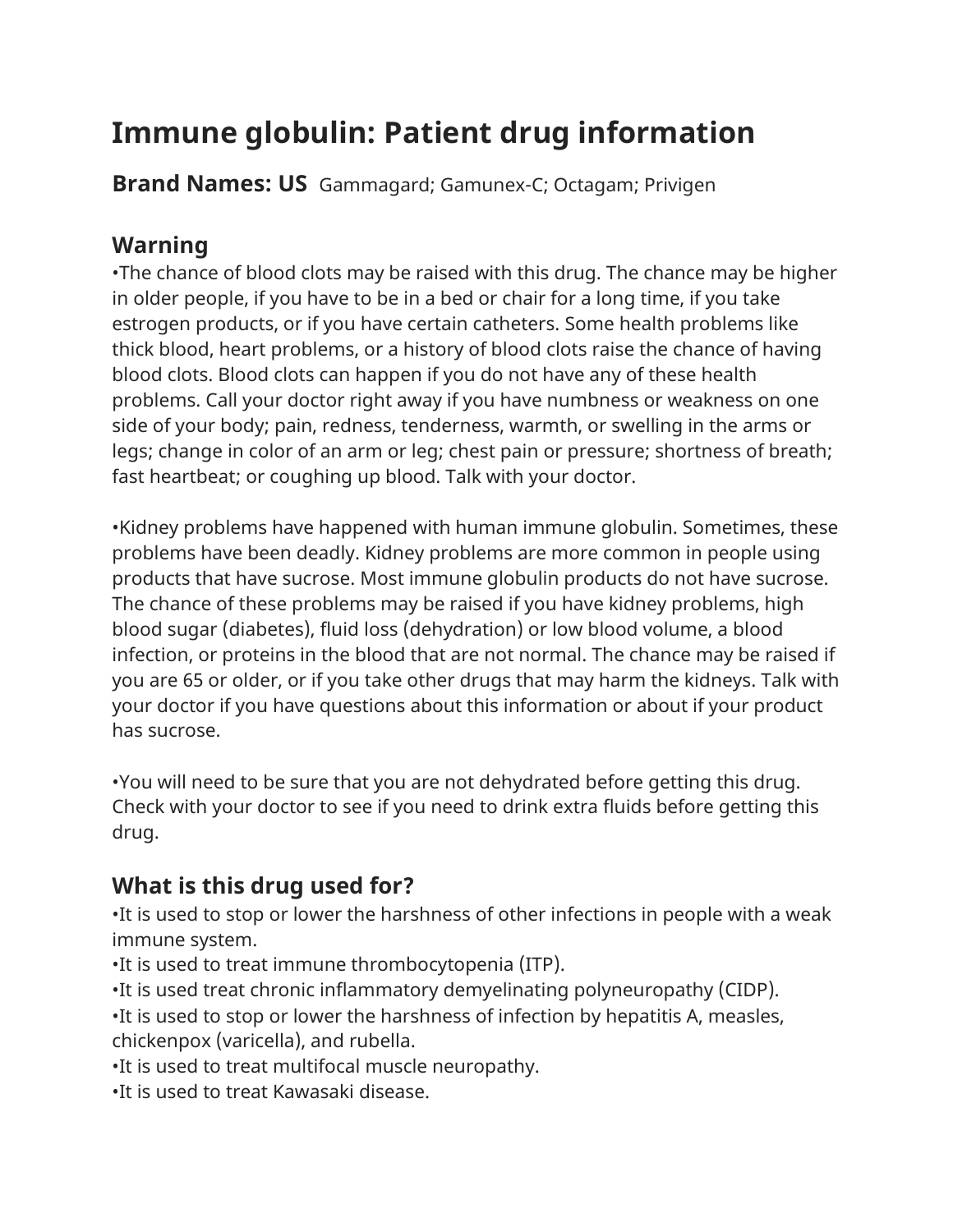•It is used to treat a certain muscle problem caused by inflammation (dermatomyositis).

•It may be given to you for other reasons. Talk with the doctor.

## **What do I need to tell my doctor BEFORE I take this drug?**

•If you are allergic to this drug; any part of this drug; or any other drugs, foods, or substances. Tell your doctor about the allergy and what signs you had.

•If you have IgA deficiency.

•If you have too much proline in your blood (hyperprolinemia).

•If you have too much fluid in the body or have been told to watch how much fluid you drink.

# **What are some things I need to know or do while I take this drug?**

•Tell all of your health care providers that you take this drug. This includes your doctors, nurses, pharmacists, and dentists.

•If you have a latex allergy, talk with your doctor. Some products have latex.

•Talk with your doctor before getting any vaccines. Use of some vaccines with this drug may either raise the chance of an infection or make the vaccine not work as well.

•Have blood work checked as you have been told by the doctor. Talk with the doctor.

•This drug may affect certain lab tests. Tell all of your health care providers and lab workers that you take this drug.

•If you have a weak immune system and you have been exposed to measles, talk with your doctor.

•This drug is made from human plasma (part of the blood) and may have viruses that may cause disease. This drug is screened, tested, and treated to lower the chance that it carries an infection. Talk with the doctor.

•Tell your doctor if you are pregnant, plan on getting pregnant, or are breastfeeding. You will need to talk about the benefits and risks to you and the baby.

#### **What are some side effects that I need to call my doctor about right away?**

•Signs of an allergic reaction, like rash; hives; itching; red, swollen, blistered, or peeling skin with or without fever; wheezing; tightness in the chest or throat; trouble breathing, swallowing, or talking; unusual hoarseness; or swelling of the mouth, face, lips, tongue, or throat.